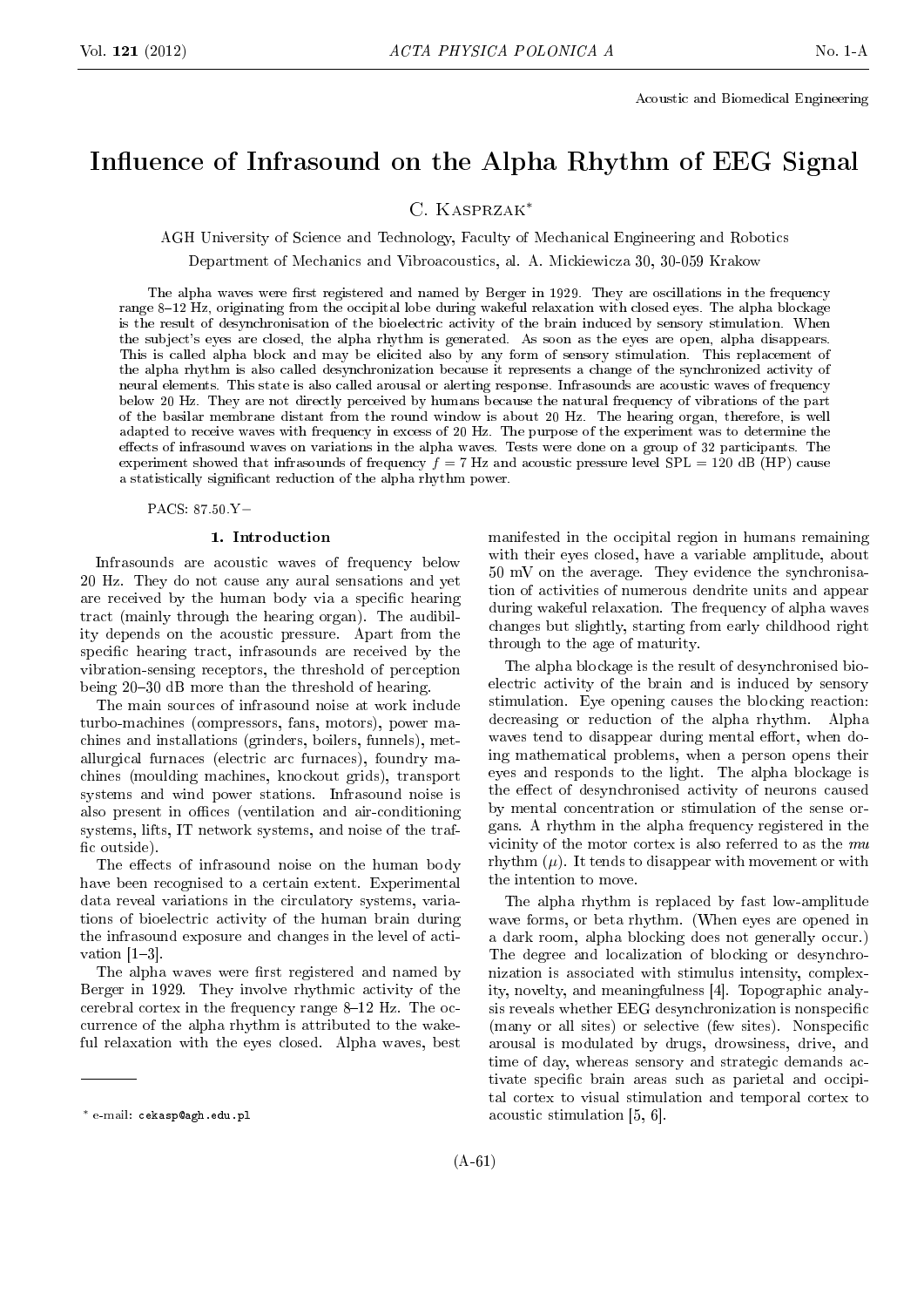The purpose of the experiment is to determine the effects of infrasound exposure of frequency  $f = 7$  Hz and the sound pressure level  $SPL = 120$  dB on the alpha rhythm power and to verify the alpha blockage hypothesis.

### 2. Methodology of research

The experiment was conducted on a sample of 33 subjects (male and female). The examined individuals were volunteers, who declared that they had not any medical conditions and were not under the influence of medicines. They had been also informed that before the experiment, they were not allowed to drink any stimulating nor intoxicating drinks. In the research, there were used infrasound with frequency  $f = 7$  Hz and acoustic pressure level  $SPL = 120$  dB (HP). The total duration of the experiment was 35 min. The exposition of the stimulus was 20 min. The acoustic signal, recorded in a wave format, was played from a computer.

The EEG test was about a registration (with a help of electrodes placed on the skin of a head) of functional currents of a human brain, whose characteristic feature is small tension (from several to several hundred microvolts). The frequency of these currents ranges from 0.5 Hz to 50 Hz. The registration of EEG signal was conducted with a help of 25-channel sound box of SAM 25 type of MICROMED company. EEG cap was tted in accordance with a standard  $10/20$  system, where electrodes are placed along the sagittal line of the head (5 on the left side: Fp1, F3, C3, P3, O1 and 5 on the right side: Fp2, F4, C4, P4, O2 and a reference electrode on the OP, Pz).

The examined individuals were informed about the general target of the research, rules of the experiment and signed a permission form confirming their conscious agreement for the experiment. Later, after having cleaned the skin, measurement electrodes of EEG signals were fitted. After checking the effective resistance (proper applying of the electrodes), a tested person was comfortably seated on a testing site.

After conducting preparation activities, a proper experiment took place; that is 35 min of constant acquisition of EEG human bioelectric signals. The initial 5 min was without the infrasound exposition, 20 min with the signal exposition and  $10 \text{ min}$  – without the exposition [7, 8].

#### 3. Result analysis

The obtained EEG runs were checked regarding the correctness of recording. The extreme values are excluded from further analyses. The mean amplitude of the alpha rhythm power (in the frequency range  $8-12$  Hz) is obtained in three time intervals: before, during and after the infrasound exposure and for each of the 10 channels separately. For each participants we get 30 observations of the mean alpha rhythm power (10 EEG channels, 3

stages of the test: stage 1 (prior to infrasound exposure), stage 2 (infrasound exposure), stage 3 (following infrasound exposure). The graphs of the signal power  $(\mu V^2)$ are shown in Fig. 1, in the three analysed time intervals (prior to, during and after the infrasound exposure) for one participant.



Fig. 1. Variations of the alpha rhythm power  $(\mu V^2)$ for the selected person. Stage  $1$  - prior to infrasound exposure. Stage  $2$  - infrasound exposure. Stage  $3$ after the infrasound exposure.

The qualitative analysis reveals the reduction of the alpha rhythm power during the infrasound exposure for all test participants. Further, the alpha rhythm power tends to increase when the infrasound exposure is over.

As the analysed variables (the mean alpha rhythm power data) are not normally distributed, further analyses use a non-parametric Wilcoxon paired difference test. which takes into account the sign of differences, their magnitude and order. Once the differences are arranged in an increasing series, they are assigned a mean rank. Then ranks of negative and positive differences are added up separately. The smaller of the two sums becomes the Wilcoxon test value which is compared with the theoretical value given in Tables I and II to determine whether the null hypothesis should be accepted or rejected.

The statistical analysis of the test population reveals a statistically signicant variation of the alpha rhythm power during the infrasound exposure (between stage 1 and 2). No statistically significant differences are found between stage 1 and 3 and between stage 2 and 3. Table I summarises the differences in significance levels between particular stages of the experiment for individual EEG channels (stage  $1-2$ ), (stage  $1-3$ ). (stage  $1-3$ ) denotes comparable time intervals,  $C$  — measurement channel in EEG;  $N$   $-$  sample size,  $Z$   $-$  the Wilcoxon test statistics,  $p$   $\sim$  significance level for the Wilcoxon test, Fp1 to O2 analysed EEG channels.

The results implicate a statistically significant difference of the alpha rhythm power during the infrasound exposure in relation to the conditions when no exposure is applied. No statistically significant differences are found between the stage 1 of the experiment (prior to infrasound exposure) and stage 3 (after the infrasound exposure). Even though no statistically significant differences are found between stage 2 and stage 3 (during the infrasound exposure and afterwards), the graphs of the mean alpha rhythm power reveal an increase of the alpha rhythm to the initial values (Fig. 2).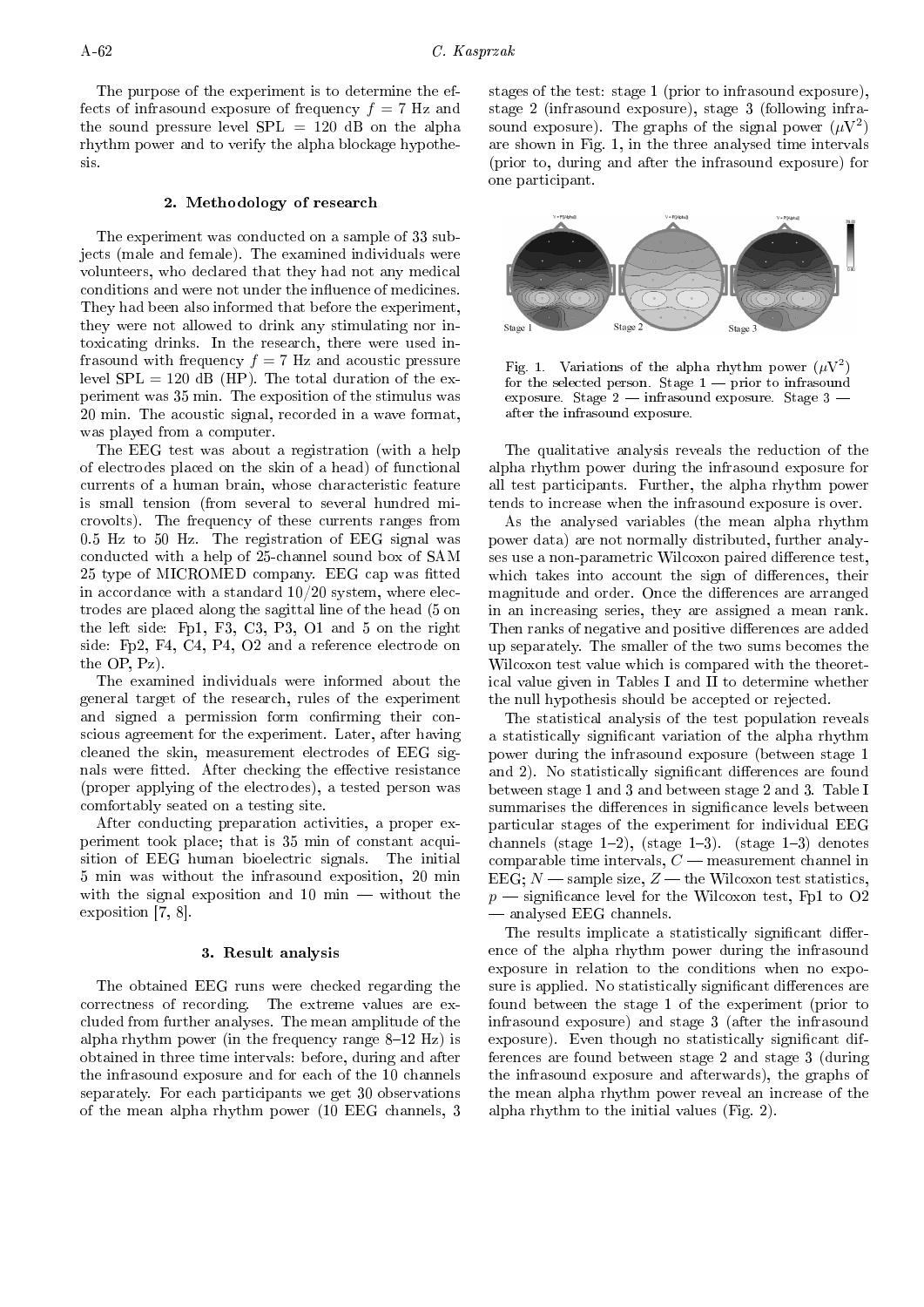#### TABLE I

Significance of differences of alpha rhythm power between particular stages of the experiment. Wilcoxon test statistics ( $*$   $\rightarrow$  statistical significance  $p < 0.05$ ).

|                | Stage $1-2$    |      |                  | Stage $1-3$      |      |                  | Stage $2-3$      |      |                  |
|----------------|----------------|------|------------------|------------------|------|------------------|------------------|------|------------------|
| $\mathcal{C}$  | $\overline{N}$ | Z    | $\boldsymbol{p}$ | $\boldsymbol{N}$ | Z    | $\boldsymbol{p}$ | $\boldsymbol{N}$ | Ζ    | $\boldsymbol{p}$ |
| Fp1            | 31             | 3.13 | $0.0017*$        | 32               | 1.30 | 0.1905           | 31               | 1.74 | 0.0811           |
| Fp2            | 32             | 3.02 | $0.0024*$        | 31               | 1.43 | 0.1525           | 31               | 1.27 | 0.2027           |
| F3             | 32             | 3.25 | $0.0011*$        | 32               | 1.42 | 0.1552           | 31               | 1.75 | 0.0794           |
| F4             | 31             | 2.88 | $0.0039*$        | 32               | 1.29 | 0.1969           | 31               | 1.37 | 0.1701           |
| C <sub>3</sub> | 32             | 3.19 | $0.0013*$        | 32               | 1.49 | 0.1346           | 31               | 1.58 | 0.1124           |
| C <sub>4</sub> | 32             | 3.15 | $0.0016*$        | 32               | 1.49 | 0.1346           | 31               | 1.76 | 0.0777           |
| P3             | 32             | 3.02 | $0.0024*$        | 32               | 1.72 | 0.0853           | 31               | 1.35 | 0.1763           |
| P <sub>4</sub> | 32             | 2.76 | $0.0056*$        | 32               | 1.21 | 0.2242           | 30               | 1.32 | 0.1846           |
| O <sub>1</sub> | 30             | 2.54 | $0.0110*$        | 31               | 2.27 | $0.0230*$        | 30               | 0.23 | 0.8130           |
| O <sub>2</sub> | 31             | 2.09 | $0.0360*$        | 31               | 0.58 | 0.5566           | 30               | 0.58 | 0.5577           |
|                |                |      |                  |                  |      |                  |                  |      |                  |

TABLE II

Significance of differences of alpha frequency band power as a percentage of total power between particular stages of the experiment. Wilcoxon test statistics ( $*$  - statistical significance  $p < 0.05$ ).

|                | Stage $1-2$    |      |                  | Stage $1-3$ |      |                  | Stage $2-3$      |      |                  |
|----------------|----------------|------|------------------|-------------|------|------------------|------------------|------|------------------|
| $\mathcal{C}$  | $\overline{N}$ | Ζ    | $\boldsymbol{p}$ | $\cal N$    | Ζ    | $\boldsymbol{p}$ | $\boldsymbol{N}$ | Ζ    | $\boldsymbol{p}$ |
| Fp1            | 32             | 2.97 | $0.0029*$        | 32          | 1.10 | 0.2699           | 31               | 2.57 | $0.0103*$        |
| Fp2            | 32             | 2.99 | $0.0028*$        | 32          | 0.74 | 0.4601           | 31               | 2.21 | $0.0268*$        |
| F3             | 32             | 3.27 | $0.0011*$        | 32          | 1.37 | 0.1722           | 29               | 2.30 | $0.0213*$        |
| F4             | 32             | 3.22 | $0.0013*$        | 32          | 1.44 | 0.1499           | 31               | 1.78 | 0.0745           |
| C <sub>3</sub> | 32             | 3.40 | $0.0007*$        | 32          | 1.55 | 0.1207           | 31               | 2.12 | $0.0343*$        |
| C <sub>4</sub> | 32             | 3.46 | $0.0005*$        | 31          | 1.80 | 0.0714           | 31               | 1.90 | 0.0573           |
| P3             | 32             | 3.80 | $0.0001*$        | 32          | 2.69 | $0.0071*$        | 31               | 1.97 | $0.0489*$        |
| P <sub>4</sub> | 32             | 3.52 | $0.0004*$        | 32          | 1.66 | 0.0961           | 30               | 2.77 | $0.0057*$        |
| O <sub>1</sub> | 32             | 3.16 | $0.0016*$        | 32          | 2.26 | $0.0237*$        | 31               | 2.41 | $0.0159*$        |
| O <sub>2</sub> | 32             | 3.05 | $0.0023*$        | 31          | 1.27 | 0.2027           | 31               | 2.55 | $0.0108*$        |
|                |                |      |                  |             |      |                  |                  |      |                  |

The next step was compared of differences alpha frequency band power as a percentage of total power. Analyses were carried out between successive stages of the experiment.

The results implicate a statistically significant difference of the alpha frequency band power as a percentage of total power during the infrasound exposure in relation to the conditions when no exposure is applied. Statistically significant differences are found between the stage 2 of the experiment (during infrasound exposure) and stage 3 (after the infrasound exposure).

Table II summarises the differences in significance levels between particular stages of the experiment for individual EEG channels (stage 1-2), (Stage 1-3), (Stage 2- 3) denotes comparable time intervals  $C$  — measurement channel in EEG;  $N$  - sample size,  $Z$  - Wilcoxon test statistics,  $p$  — significance level for the Wilcoxon test, Fp1 to  $O2$  — analysed EEG channels.

The experiments reveal the occurrence of the alpha blockage during the exposure to infrasound with the frequency  $f = 7$  Hz and acoustic pressure level SPL = 120 dB (HP). Statistically signicant reduction of the alpha rhythm power is registered during the infrasound stimulation. The qualitative analysis reveals the increase of the alpha rhythm power after the infrasound exposure.

#### 4. Conclusions

The alpha blockage is a well-known effect caused by desynchronised bioelectrical activity of the brain under the sensory stimulation. This phenomenon is registered even though the stimulus applied is the acoustic stimulus, not perceived directly by the aural system. Reduction of the alpha rhythm during the infrasound exposure is found on the statistical significance level  $p < 0.05$ . The increase of the alpha rhythm after the infrasound exposure is registered, though found to be statistically insignificant. No